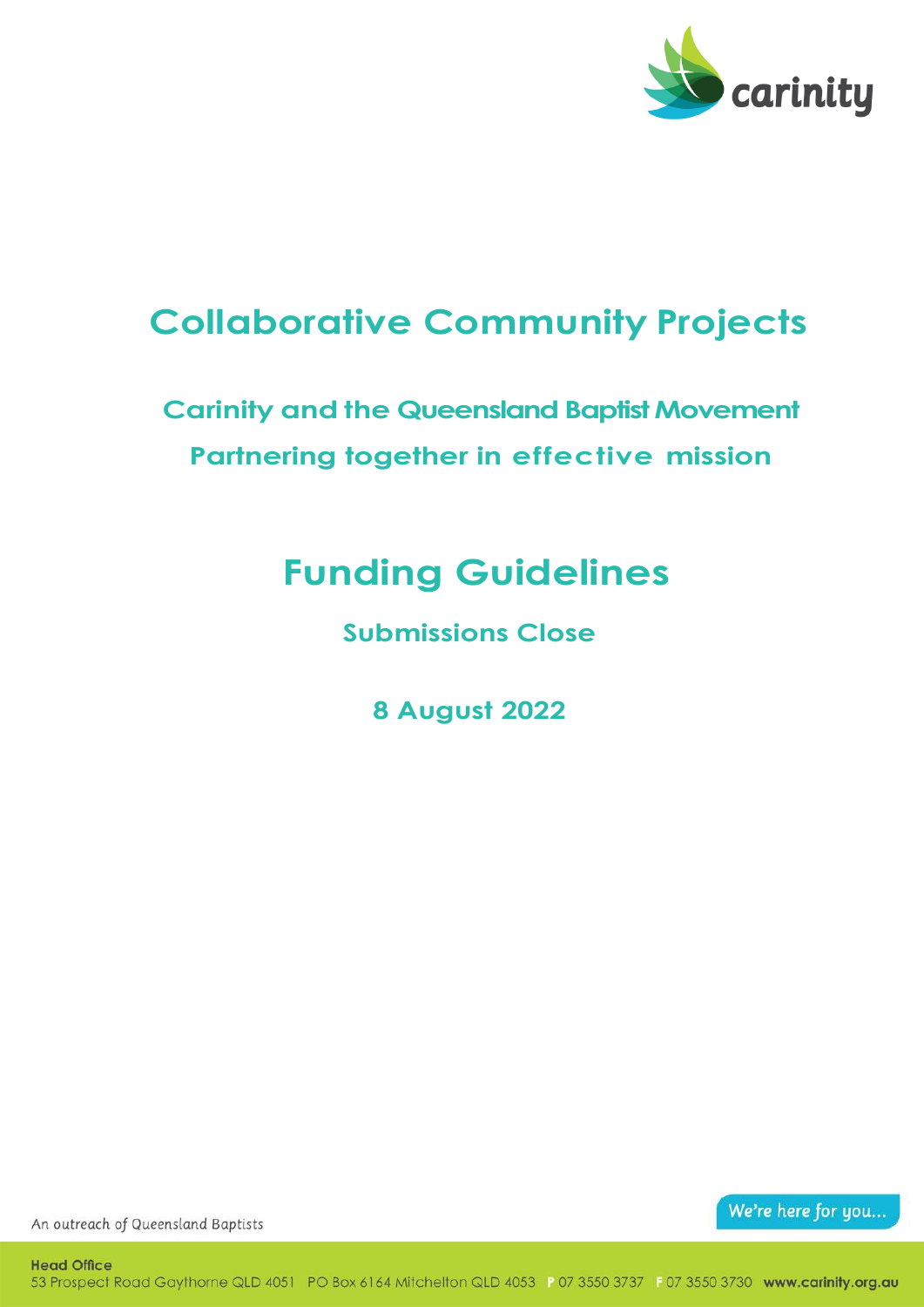

### **Contents**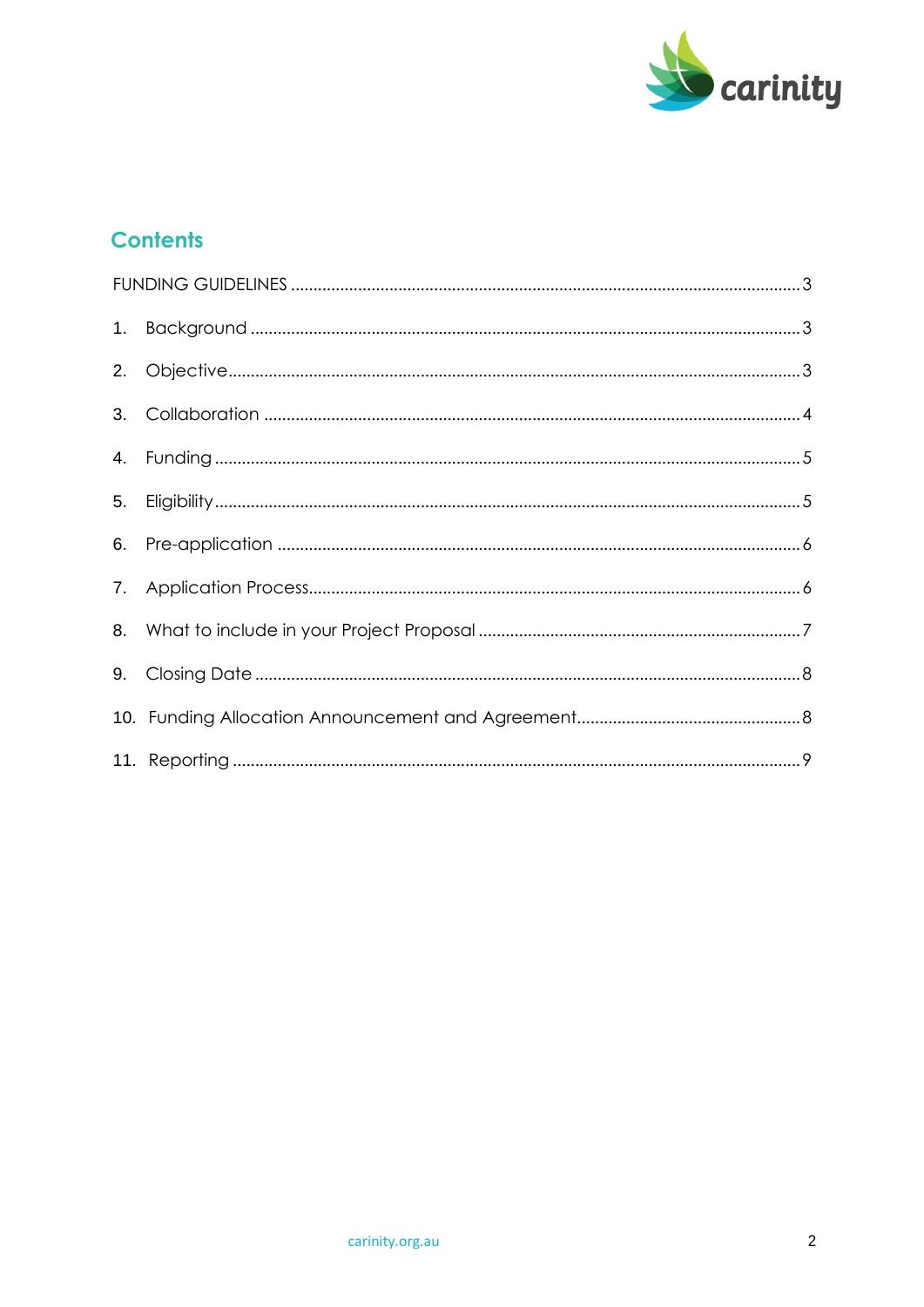

### <span id="page-2-0"></span>**FUNDING GUIDELINES**

#### <span id="page-2-1"></span>**1. Background**

Carinity as an outreach of Queensland Baptists, exists to reflect God's love to the most vulnerable people in our community. Within the QB Movement, Carinity works with people to empower and enable them to reach their full potential. We achieve this by working with people rather than doing things to them or for them. Carinity's focus is on enablement, building relationship, maintaining social connectedness, and developing a person's sense of belonging.

Carinity, alongside the QB Board have been looking for opportunities for Carinity to extend its outreach and ministry through local Baptist churches and services. As a result of this visioning, Carinity has generously committed to fund up to \$500,000 worth of local church and QB Services public benevolent projects per year for at least the next three years.

Local QB congregations represent unique opportunities to encourage flourishing local communities that are resilient and engaged. When we work together around our shared faith in Jesus Christ, QB Churches and Carinity can strengthen our local communities by relieving suffering and reducing disadvantage, by demonstrating God's love and justice, by building relationships with God's people and by giving people an opportunity to respond to the Gospel.

#### <span id="page-2-2"></span>**2. Objective**

This project funding exists to facilitate partnerships between Carinity and QB Churches and Services. It assists churches by providing access to Carinity staff with expertise in working with vulnerable people, and by funding creative, community-informed, collaborative and sustainable community projects.

As a Public Benevolent Institution (PBI), Carinity funding allocations must be in line with the main purpose of a PBI as defined by the Australian Taxation Office (ATO) being: relieving poverty, sickness, suffering or disability. Carinity is regulated by the Australian Charities and Not-for-Profits Commission (ACNC). As such, all funding must meet the requirements of the ACNC, which states that a PBI is a charitable institution with a main purpose of providing benevolent relief to people in need.

To comply with these requirements, funding made under the Collaborative Community Projects program will only be allocated for local, communityengaged projects which:

• Relieve and mitigate disadvantage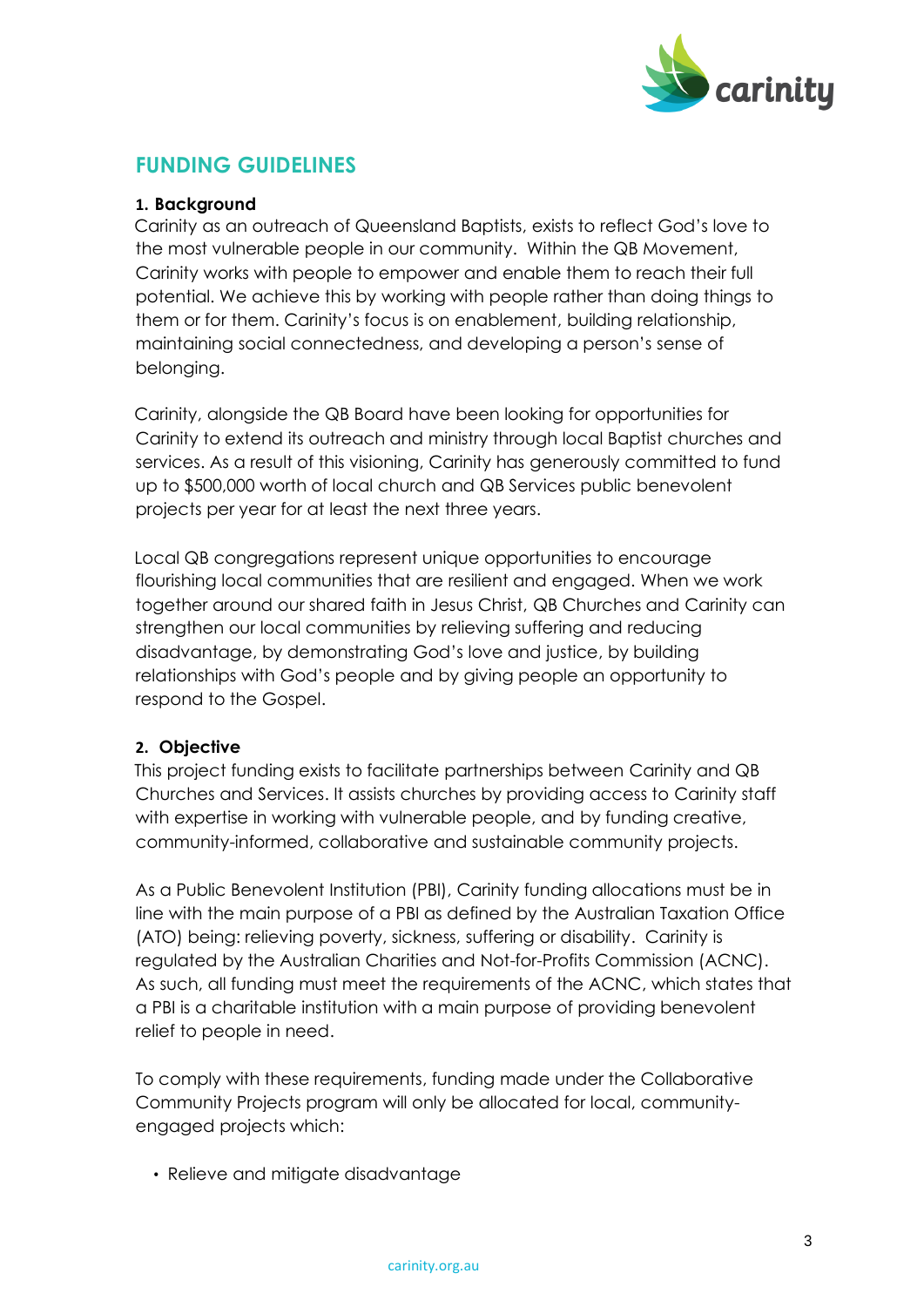

- Promote connectivity for vulnerable people and
- Increase the strength of local neighbourhoods against disadvantage.

For the purpose of the Collaborative Community Projects, vulnerable people are considered to include people who are:

- At risk of or experiencing homelessness
- Recovering from addiction
- Affected by family violence
- Suffering financial hardship
- Experiencing unemployment/under employment
- Experiencing physical or mental illness
- Living with a disability
- Experiencing disadvantage because of social isolation
- First Nations peoples
- Refugees and asylum seekers

Existing or future projects may be one-off or ongoing with funding available for up to three years.

The number of projects funded in each Funding Round will be at Carinity's and the QB Board's discretion.

#### <span id="page-3-0"></span>**3. Collaboration**

To align with our QB Movement priority of Collaborative Autonomy, funding is for projects that are collaborative in nature. If possible, Carinity would like to partner with QB churches and services in ongoing and significant ways that utilise the gifts, experiences and expertise of all involved.

Applications must clearly identify how the projects are collaborations between:

- The local Baptist church leaders and their congregations
- Carinity
- Members of the local community
- Local community partner organisations.

#### **Examples of collaborations with Carinity that could be explored, include finding ways to:**

- Work directly with a Carinity site or service, to offer an enablement pathway for Carinity clients to reach their full potential.
- Build connections with your community to facilitate access to Carinity services such as in home aged care services.
- carinity.org.au • Engage the specific expertise of Carinity staff to support your project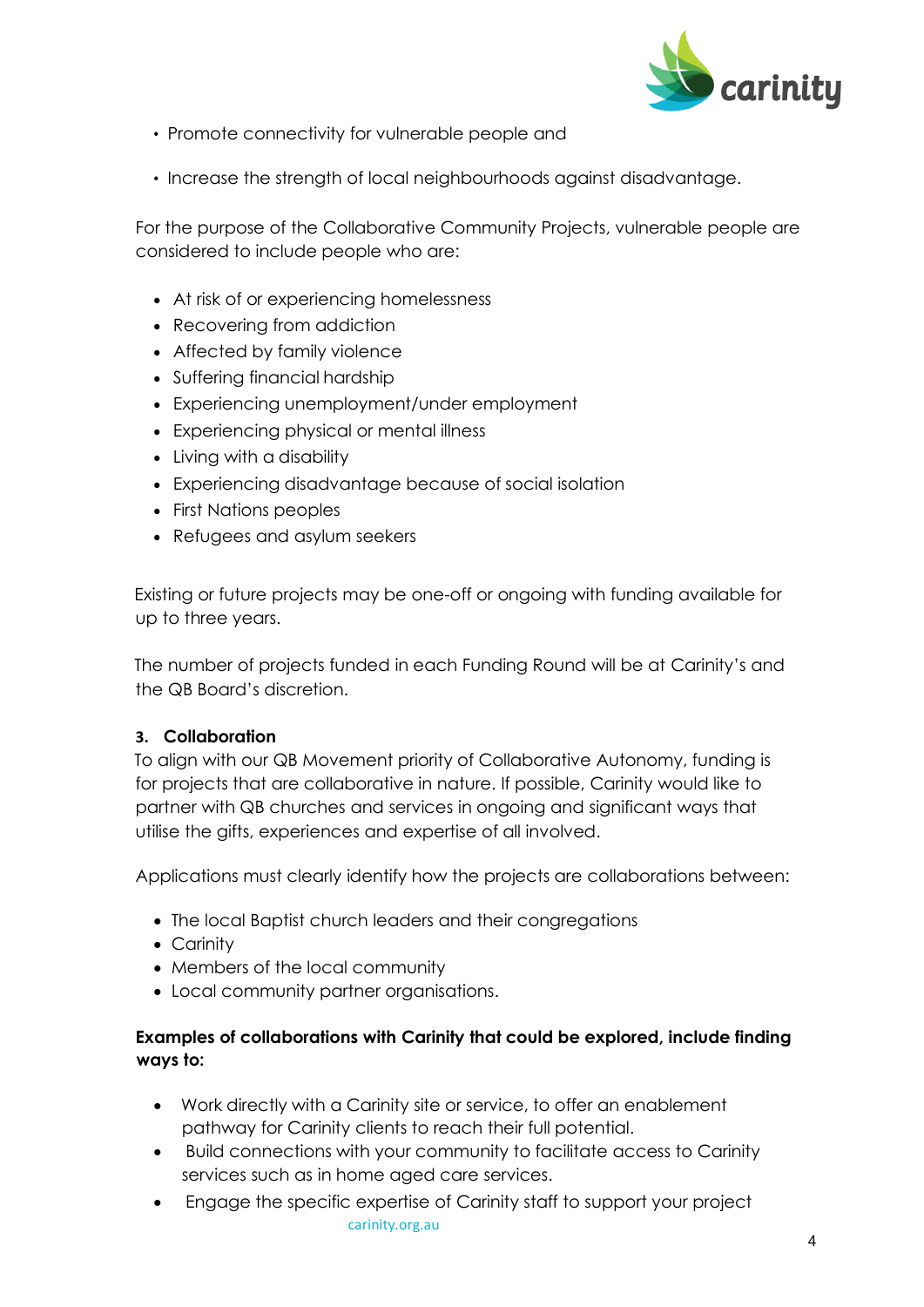

volunteers i.e. invite their input on how to best support clients who are experiencing or are at risk of homelessness.

#### <span id="page-4-0"></span>**4. Funding**

Churches and Service Groups may apply for project funding of between \$5,000 and \$50,000 per year for up to three years. It is anticipated that most successful projects will be funded for approximately \$10,000 to \$20,000 per year.

Requests for larger amounts of funding may be considered but are less likely to be funded as we wish the support from Carinity to be distributed across as many QB churches and services as possible.

Projects granted funding will involve evidence of a significant contribution on the part of the QB church or service group. The church or service group must show that it has bought into the project and that it is committed to sustaining the project. Usually this will be evidenced by dollar-for-dollar matching contributions by the church. Discretion will be used in considering in-kind volunteer work or community funding as matched funding.

A committee consisting of Carinity and QB personnel will make the final decisions on funding and all project ideas must be discussed with the Carinity Church and Community Outreach Officer before applying for funding.

#### <span id="page-4-1"></span>**5. Eligibility**

Funding is available to any member church or service group with a demonstrated commitment to the Baptist Union of Queensland.

#### <span id="page-4-2"></span>**6. Pre-application**

Church leaders who are interested in applying for this funding are strongly encouraged to attend either the in-person or virtual 2022 [Collaborative](https://carinity.org.au/collaborative-community-projects/)  Community Projects [funding presentations](https://carinity.org.au/collaborative-community-projects/) that will be held on 26 May 2022. Registrations for these events can be made at Carinity.org.au/ccp.

This presentation will help Churches in their application process by outlining:

- The purpose and aim of the Collaborative Community Project Funding
- How Carinity wants to partner with local QB churches to support vulnerable people to reach their full potential via enablement pathways which build trusted relationships and social connectedness.
- How to apply for this funding (with transferable tips for general funding/grant applications)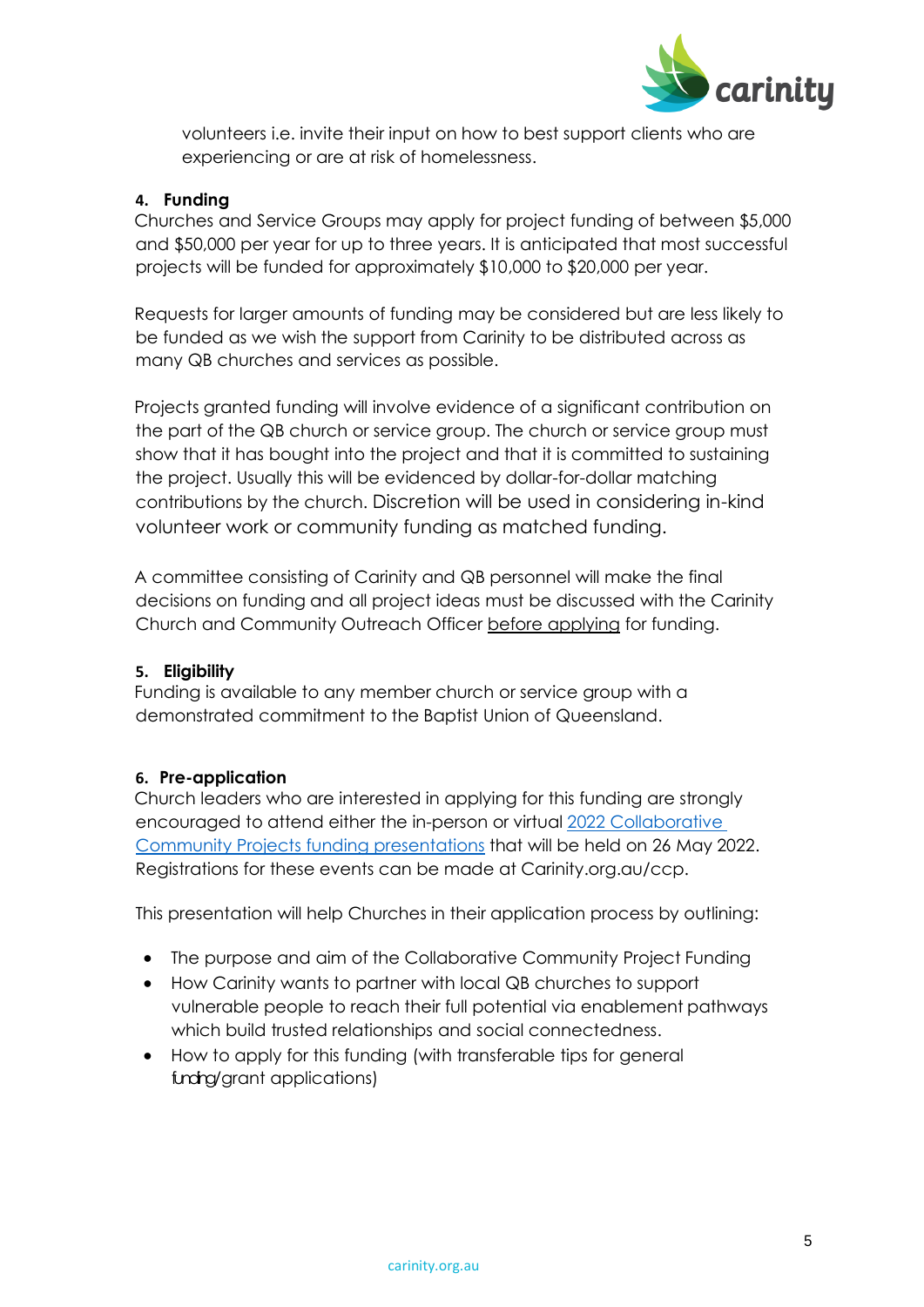

#### <span id="page-5-0"></span>**7. Application Process**

#### **a. Funding Workshop**

We strongly recommend you attend the 2022 Collaborative Community Project Funding presentation on 26 May 2022 to consolidate your understanding of the Funding Guidelines.

#### **b. Discuss your ideas with the Church and Community Outreach Officer**

Before beginning the application process, make a time to speak with Kerryn Bien, Carinity Church and Community Outreach Officer, in person or by phone. This will ensure you can confirm that your proposed project idea fits the scope of the funding, before continuing.

Carinity's Church and Community Outreach Officer will continue to be available to discuss your project ideas and to offer support with the application process throughout the funding round. Appointments are available on Wednesday and Thursday of each week and may be booked by phoning 0491 061 996 or by email to Kerryn.bien@carinity.org.au.

#### **c. Application Submissions**

| Grant application Guidelines and<br>applications forms available | 26 May 2022                    |
|------------------------------------------------------------------|--------------------------------|
| Applications open                                                | 26 May 2022                    |
| Applications close                                               | 8 August 2022                  |
| Successful applications<br>announced                             | 9 September 2022               |
| Funding agreements signed                                        | By 3 October 2022              |
| Funding payments commence                                        | According to service agreement |

Timeline for applications

#### <span id="page-5-1"></span>**8. What to include in your Project Proposal**

Your proposal must demonstrate the following:

- I. Evidence of your commitment to collaborate with and support the QB Movement.
- II. A strong project alignment with Carinity's Guiding Purpose to reflect Gods love to people in need and Carinity's Vision for communities where people are loved, accepted and supported to reach their full potential.
- III. Commitment from both your church leadership and congregation to ensure the proposed initiative succeeds and achieves long term sustainability.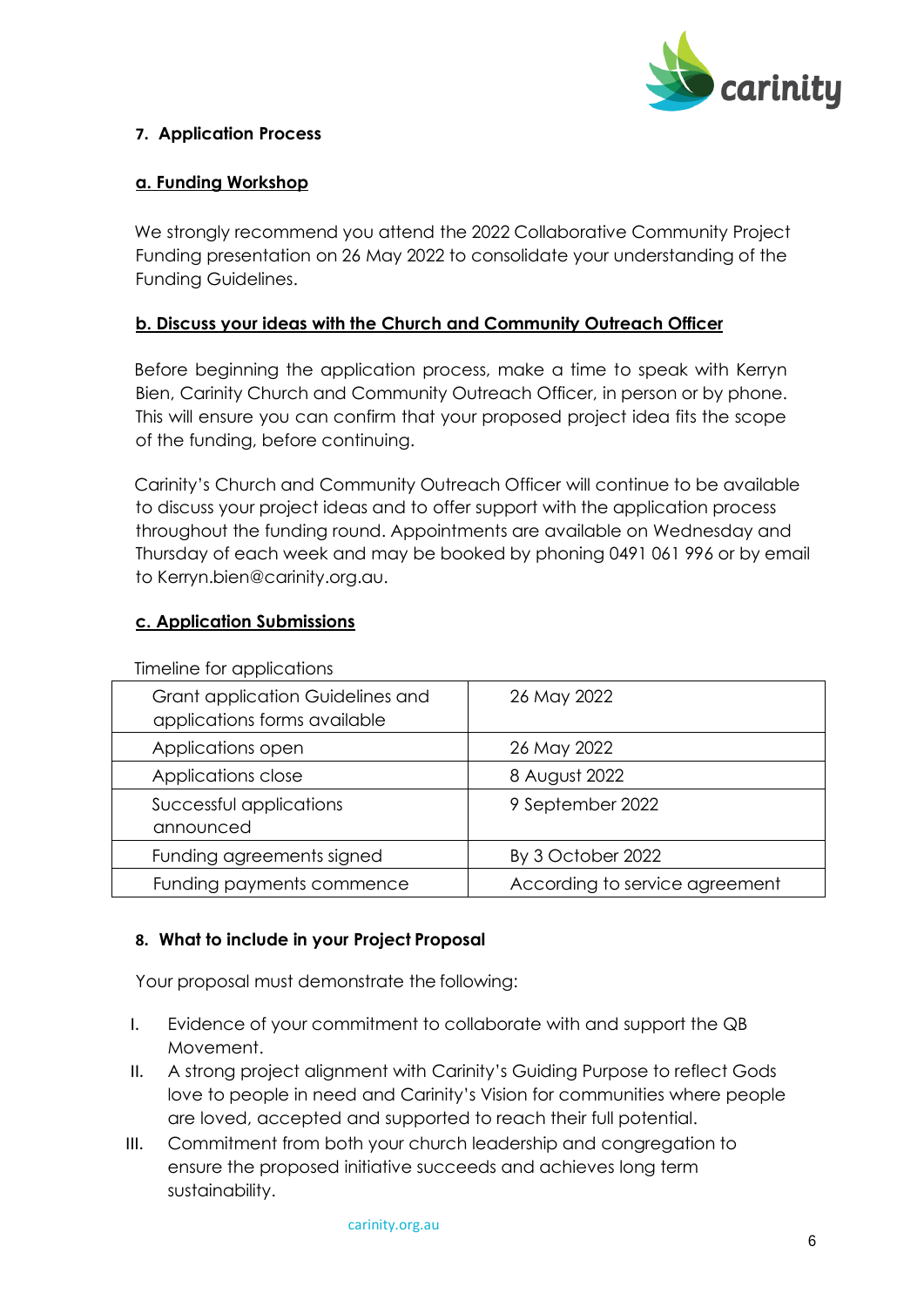

- IV. A clear and comprehensive project plan that outlines:
	- a. what you will do.
	- b. when you will do it.
	- c. who will be involved.
	- d. how they will be involved.
	- e. what resources will be required (including financial resources as outlined in your budget and any non-financial resources such as volunteer hours) and
	- f. your timeline for key project deliverables.
- V. A local, community-engaged approach that complies with Carinity's PBI responsibilities i.e. relieving poverty, sickness, suffering or disability or other disadvantage.
- VI. Strong collaboration between your church congregation and your local community which demonstrates that:
	- a. The project has been initiated by genuine conversations and relationships with members of the wider community and/or partner organisations and does not rely on assumptions about what the community wants or needs. It is important to demonstrate that the community want you to partner with them on the project and that your proposal was developed through consultation with the community.
	- b. There is a current and ongoing partnership with local community leaders and groups
	- c. There is a commitment to operate from a participant-led approach that is done 'with and by' the community, not 'to and for' the community.
- VII. Your demonstrated ability and plan to financially sustain the program after external funding concludes or to sustain the outcome of the project in other ways
- VIII. Your means for measuring and evaluating the project in two ways
	- a. What you have done and what impact it has had.
	- b. Please provide details for how you will measure this impact in numbers and in stories.
- IX. Your ability to match the funding requested. Preference will be given to dollar-for-dollar matching contributions in order to create greater congregational buy-in and project sustainability. Discretion will be used in considering in-kind volunteer work or community funding as matched funding.

Note: If the demands of such a proposal seem overwhelming, please remember that Carinity's Church and Community Outreach Officer is available to assist you in the application process.

#### **Favourable Proposal Features include:**

• Initiatives that are creative and innovative for QB churches and services that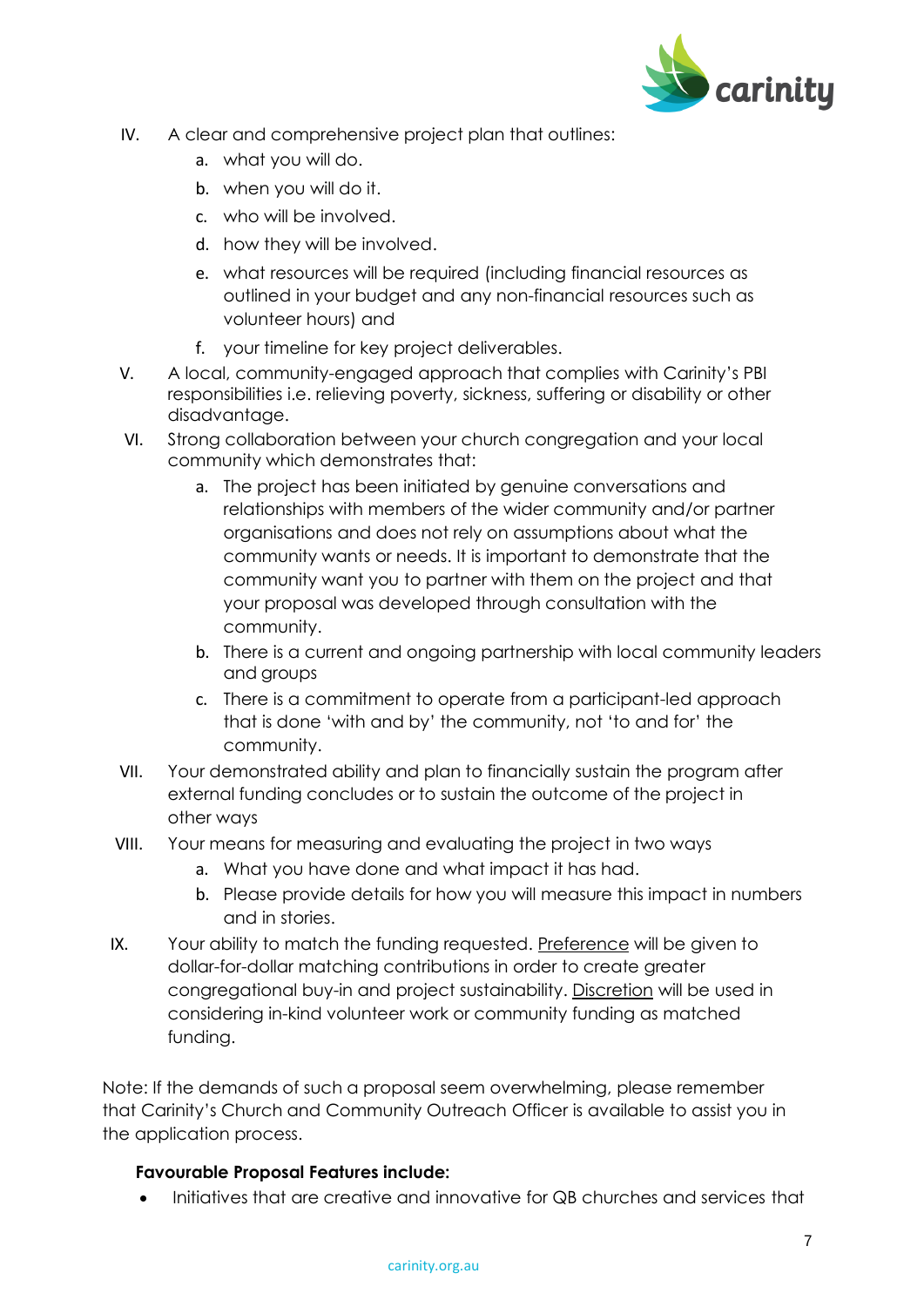

are capable of working in other QB settings with a limited resource allocation

- Projects that work to directly link existing Carinity clients with clear pathways to reach their full potential OR
- Initiatives that have been robustly evaluated and proven to have a demonstrated impact to move vulnerable people along an enablement pathway towards reaching their full potential and have been identified as something your community cares about.

#### **Proposals less likely to be funded would be:**

- Capital items (unless the capital item is a part of a wider community collaboration project and the only hurdle to a significant community development activity)
- Churches already or recently in receipt of Collaborative Community Project Funding
- Funding proposals for projects over \$50,000 per year for three years. **If you intend to apply for a larger project please speak with our Church and Community Outreach Officer before proceeding.**
- Applications which don't have a significant contribution from the local church.

#### <span id="page-7-0"></span>**9. Closing Date**

Completed application forms must be received by our Church and Community Outreach Officer by 5.00pm 8 August 2022.

#### <span id="page-7-1"></span>**10. Funding Allocation Announcement and Agreement**

You will be advised of the outcome of your 2022 application for funding by email by 9 September 2022.

Successful applicants will need to complete a Funding Agreement in collaboration with the Church and Community Outreach Officer. This may take up to four weeks, depending on the availability of the project application lead from your church and the number of successful applicants from the QB Movement. Once an agreement is signed we anticipate the first instalment will be paid by 1 January of each year.\*

*\* Please be advised that this timeline is approximate only and is subject to change.*

If your application is not successful, the Church and Community Outreach Officer will be available to work with you to refine your proposal for a future round or suggest alternative funding sources that you can try. We want you to succeed!